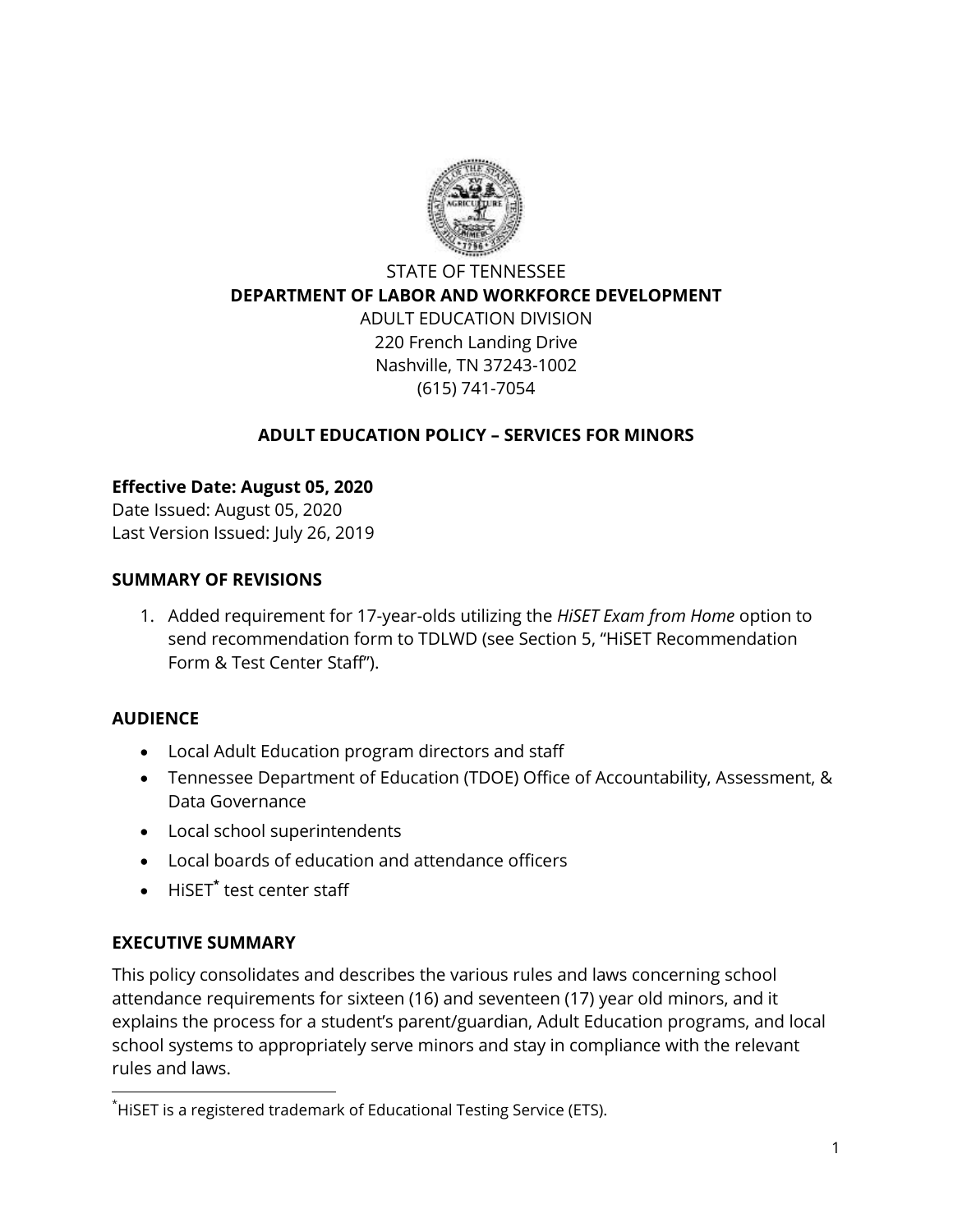#### **ROLES AND RESPONSIBILITIES**

| Title                               | <b>Role or Responsibility</b>                                                                                                                                                                                                                                   |
|-------------------------------------|-----------------------------------------------------------------------------------------------------------------------------------------------------------------------------------------------------------------------------------------------------------------|
| Local Adult Education Program Staff | Verify minor student is eligible to enroll and<br>has signed parent/guardian approval form, <sup>1</sup><br>and keep form in student records. Contact<br>local school system to inform of minor<br>student enrollment and discuss progress<br>report processes. |
| <b>Local Board of Education</b>     | Establish progress report processes with<br>local Adult Education staff, and enforce<br>attendance requirements.                                                                                                                                                |
| Local School Superintendent         | As appropriate, sign HiSET recommendation<br>form allowing a student who is seventeen<br>(17) years of age to take the HiSET exam. <sup>2</sup>                                                                                                                 |
| <b>HiSET Test Center Staff</b>      | Ensure test-takers who are seventeen (17)<br>years of age have signed recommendation<br>form.                                                                                                                                                                   |

#### **POLICY**

#### **Table of Contents**

<span id="page-1-0"></span>

 1 See example *Approval* form appended to this policy.

<sup>2</sup> See example *HiSET Recommendation* form appended to this policy.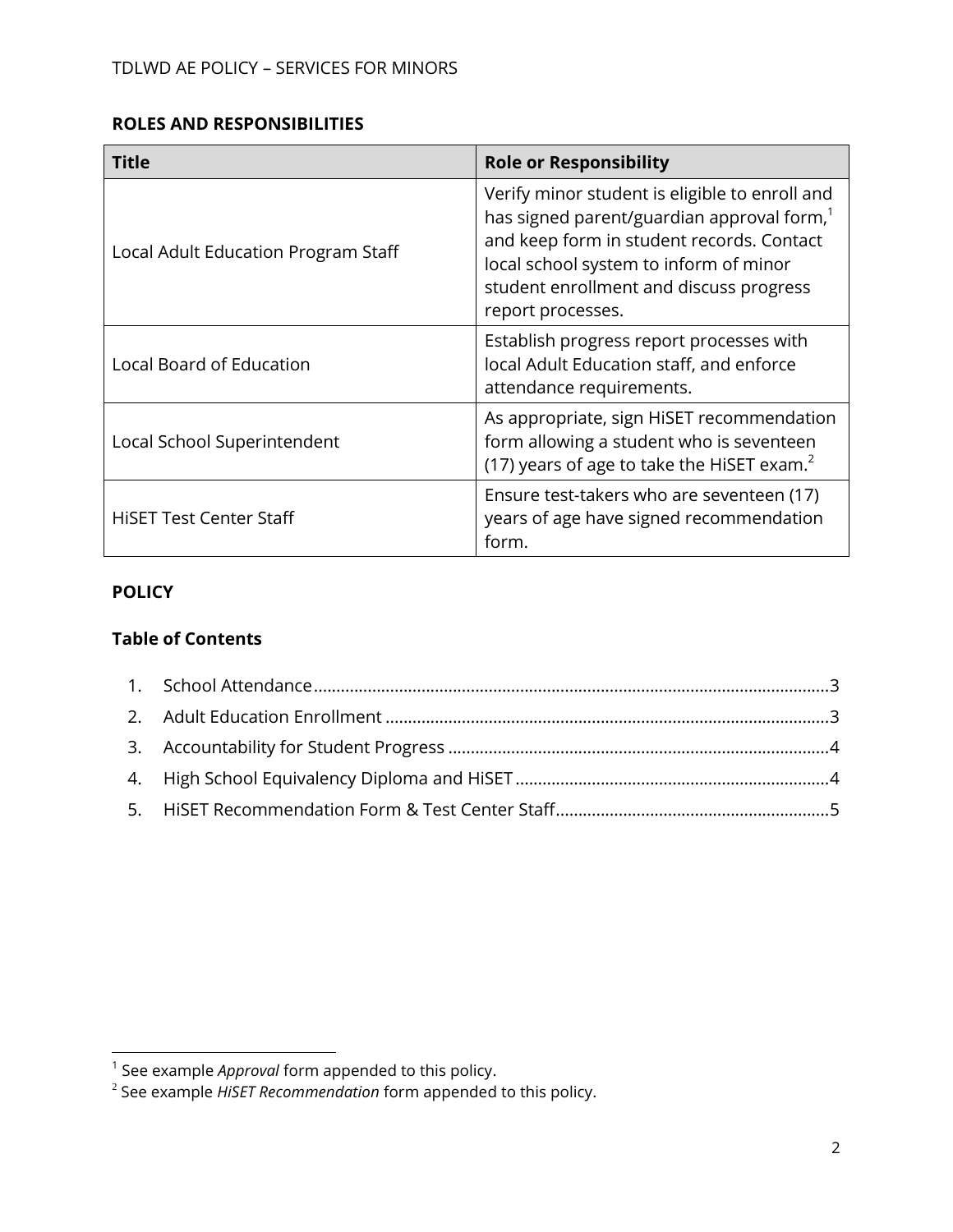# **1. School Attendance**

Tennessee law requires children ages six (6) through seventeen (17), inclusive, who reside within the State to attend public or nonpublic school, unless the individual:

- A. Already has a secondary school diploma or equivalent;
- B. Is enrolled and making satisfactory progress in a State-approved Adult Education program leading to the attainment of a high school equivalency diploma; or
- C. Is seventeen (17) years old and enrolled in a home school. $3$

## <span id="page-2-0"></span>**2. Adult Education Enrollment**

To satisfy compulsory school attendance requirements, minors may enroll in a Stateapproved Adult Education program leading to the attainment of a high school equivalency diploma, in lieu of a regular high school diploma. This option is only to be used for individuals with justifiable circumstances and *must not* be used to circumvent participation in the regular high school program. $4$ 

State-approved Adult Education programs are those that are (1) funded through grants administered by the TDLWD Adult Education Division, (2) established as "adult high schools" within local school systems, or (3) other programs that have received State approval.

The TDLWD grants are established through the Workforce Innovation and Opportunity Act (WIOA), Title II, the Adult Education and Family Literacy Act (AEFLA). The TDLWD Adult Education Division administers and oversees these grants across the State. To be eligible for Adult Education services under WIOA, an individual must be at least sixteen (16) years of age, and must not be enrolled or required to be enrolled in secondary school under State law.<sup>5</sup> This requires that a minor, who is at least sixteen (16), must first be officially withdrawn from school enrollment (including public, private, church-related, or home school) by their parent, guardian, or legal custodian before they may enroll in Adult Education.

The parent, guardian, or legal custodian must sign an approval form certifying that the child has been withdrawn and allowing for the child's enrollment in Adult Education (see example *Approval* form appended to this policy<sup>6</sup>). Adult Education staff must require this completed form at the time of enrollment, and must keep a copy of the form with the student's records.

 $\overline{a}$ 

<sup>3</sup> See [Tenn. Code Ann. § 49-6-3001\(c\)\(1-2\)](https://codes.findlaw.com/tn/title-49-education/tn-code-sect-49-6-3001.html)

<sup>4</sup> See [Tenn. Comp. R. & Regs. 0520-01-03-.06\(5\)\(c\)](https://publications.tnsosfiles.com/rules/0520/0520-01/0520-01-03.20180123.pdf)

<sup>&</sup>lt;sup>5</sup> See <u>WIOA Title II § 203(4)(A-B)</u>

 $6$  Use of this specific form is not required; however, Adult Education providers must attain the required information in an official, written capacity.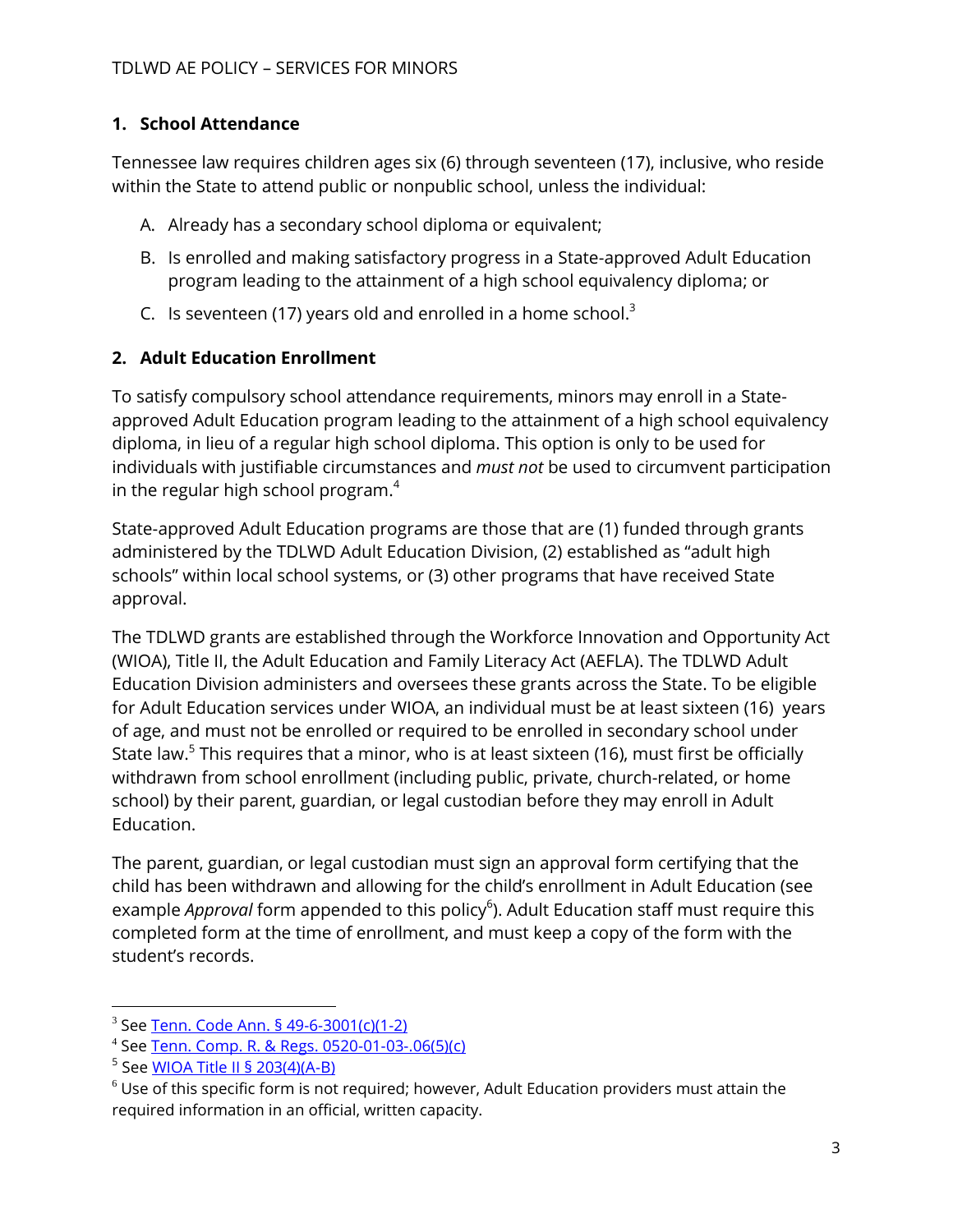## <span id="page-3-0"></span>**3. Accountability for Student Progress**

Pursuant to the State's compulsory attendance laws, any State-approved Adult Education institution or organization that enrolls a child who is under eighteen (18) years of age must provide a report to the local board of education at least three (3) times each year relative to the child's progress. $<sup>7</sup>$ </sup>

As part of the intake process when enrolling a minor student, Adult Education staff must contact the local school system where the student resides in order to inform the school system of the student's enrollment. Further, Adult Education and school system staff should establish a process for how, when, and in what format to send and receive the required progress reports.

The school system is ultimately responsible for ensuring this process is in place and adhered to. The sole responsibility and authority for the enforcement of the compulsory attendance laws is placed in the local board of education and its designated employees and officers.<sup>8</sup> If the local board of education determines the student is not making satisfactory progress, then the child shall be subject to the regular school attendance requirements.<sup>9</sup>

# <span id="page-3-1"></span>**4. High School Equivalency Diploma and HiSET**

In order to attain a high school equivalency diploma, as issued by TDLWD, an individual must pass the HiSET exam. State Board of Education rules state that an individual must be eighteen (18) years of age before being eligible to take the HiSET. However, a seventeen (17) year old may be allowed to take the exam upon recommendation of the local school superintendent. This recommendation must come in the form of a document signed by the superintendent (see example *HiSET Recommendation* form appended to this policy<sup>10</sup>). The superintendent may require written documentation from the student to support this recommendation.<sup>11</sup>

<span id="page-3-2"></span>Students who earn a high school equivalency diploma will not count as graduates in the local school district's graduation rate—the equivalency diploma does not count as a diploma for state and federal reporting and accountability purposes.<sup>12</sup>

 $\overline{a}$ 

<sup>&</sup>lt;sup>7</sup> See <u>Tenn. Code Ann. § 49-6-3001(c)(2)(B)</u>

<sup>&</sup>lt;sup>8</sup> See <u>Tenn. Code Ann. § 49-6-3006(a</u>)

<sup>&</sup>lt;sup>9</sup> See <u>Tenn. Code Ann. § 49-6-3001(c)(2)(B)</u>

 $10$  Use of this specific form is not required; however, school superintendents must provide the required information in an official, written capacity.

<sup>11</sup> See [Tenn. Comp. R. & Regs. 0520-01-03-.06\(5\)\(c\)](https://publications.tnsosfiles.com/rules/0520/0520-01/0520-01-03.20180123.pdf)

<sup>12</sup> See [20 U.S. Code §](https://www.govinfo.gov/content/pkg/USCODE-2015-title20/pdf/USCODE-2015-title20-chap70-subchapVIII-partA-sec7801.pdf#page=7) 7801(43)(B)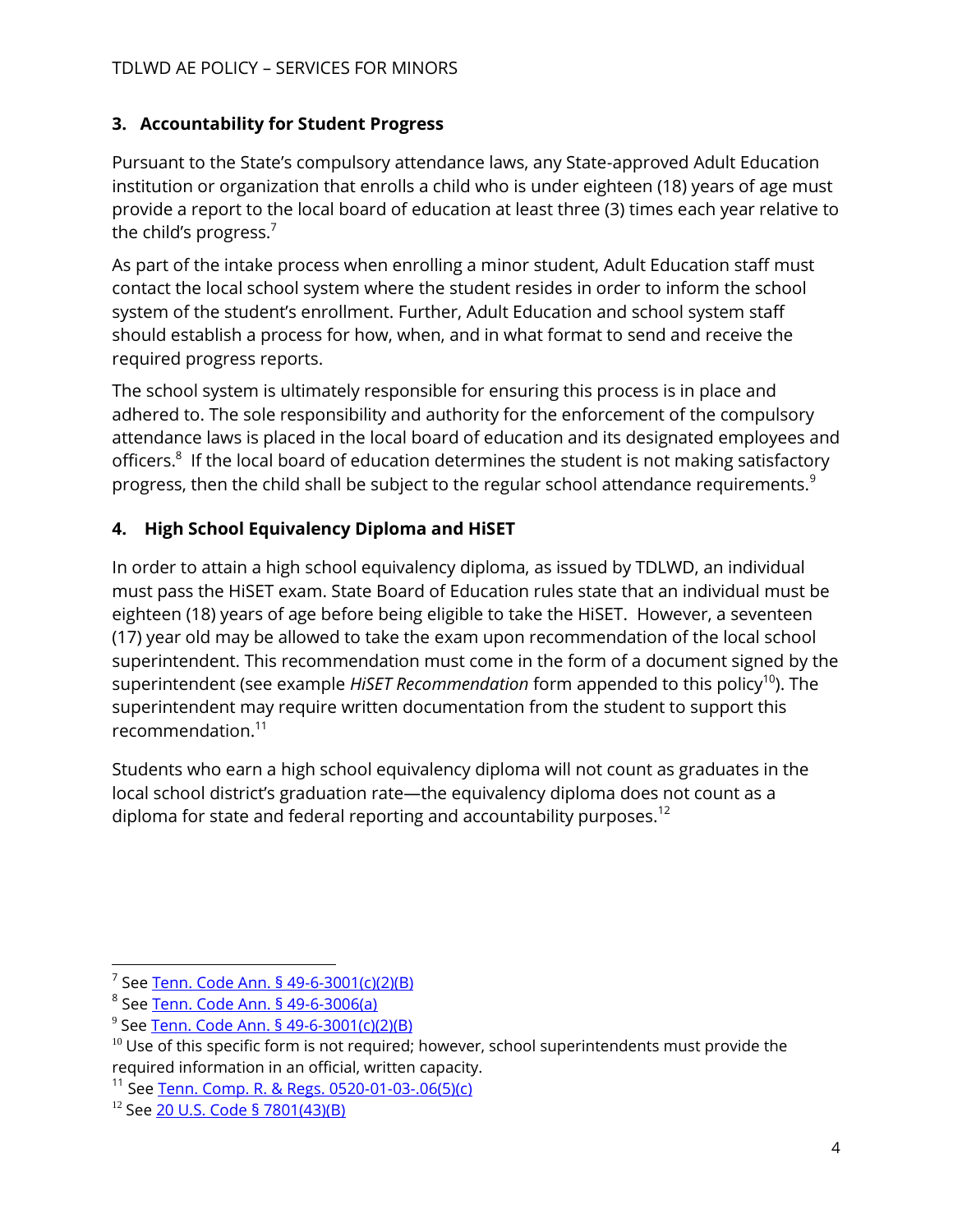## **5. HiSET Recommendation Form & Test Center Staff**

A seventeen (17) year old test-taker must present a copy of an official *HiSET Recommendation* form, signed by the local school superintendent, to the test center staff *each time* the test-taker sits for any part of the HiSET exam. Before administering the exam to a test-taker, test center staff must verify the individual's age via a government-issued ID. If the individual is under seventeen (17), they must not be allowed to take the exam. If the individual is seventeen (17), test center staff must verify that the individual has a recommendation form signed by the superintendent. The form should then be returned to the test-taker for potential future use.

If the 17-year-old test-taker wants to utilize the *HiSET Exam from Home* option, the completed *HiSET Recommendation* form must be submitted to TDLWD. TDLWD can then work with ETS to grant the test-taker access to the exam registration. The test-taker or a designee must send the completed recommendation form via email attachment to Laura Chartier, TDLWD AE director of academic services, at [laura.chartier@tn.gov.](mailto:laura.chartier@tn.gov) Note: *HiSET Exam from Home* proctors do not verify the recommendation form.

## **GOVERNANCE**

To ensure local Adult Education program compliance with this policy, TDLWD will conduct both in-person and remote monitoring of Adult Education student enrollment records as part of its regular monitoring practices.

# **CONTACT**

For any questions related to this policy, please contact LaToya Newson, Adult Education Assistant Administrator, at [latoya.newson@tn.gov](mailto:latoya.newson@tn.gov) or (615) 741-7055.

Jay Baker, Interim Assistant Commissioner of Adult Education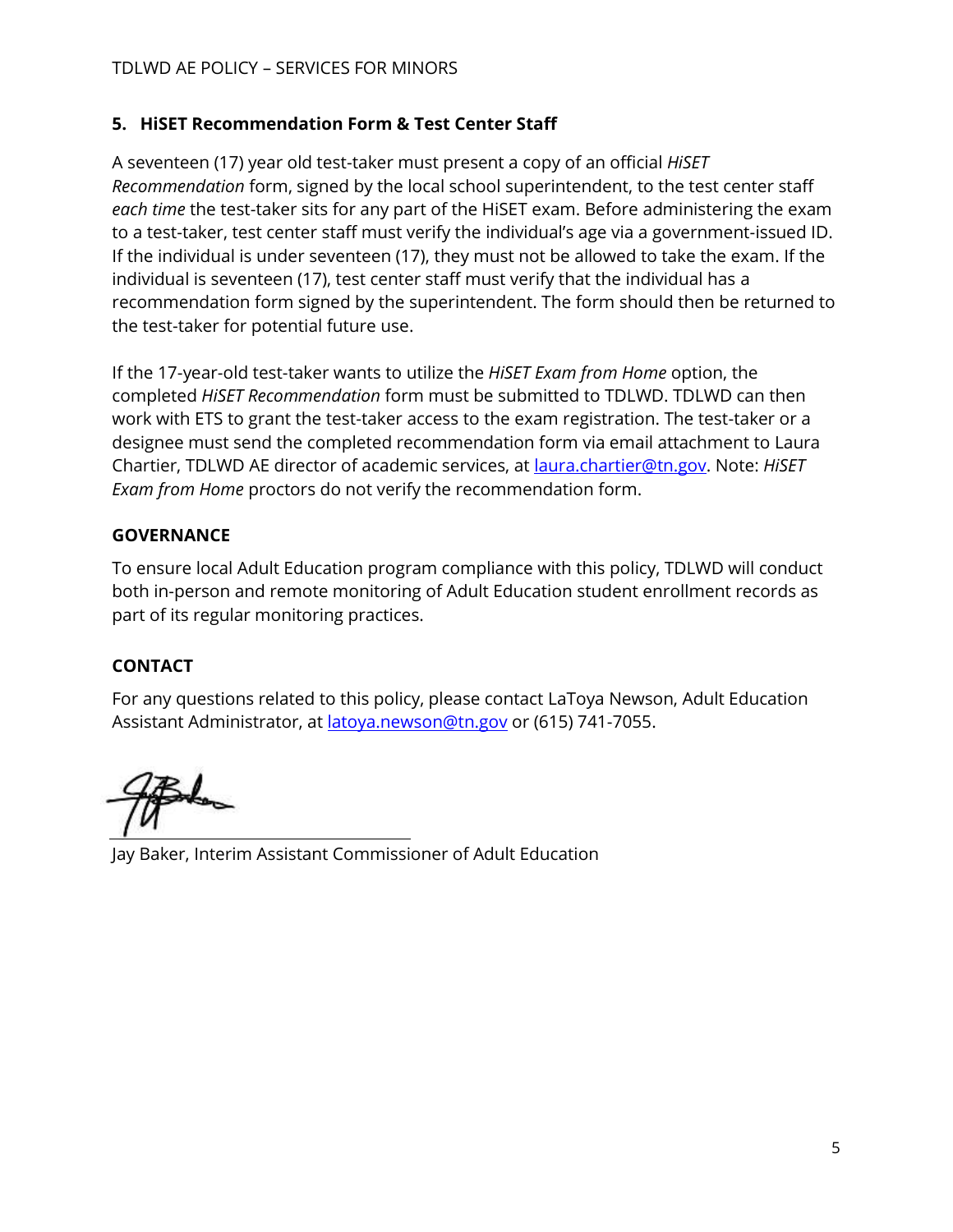### **Approval for Minor Student Enrollment in Adult Education**

\_\_\_\_\_\_\_\_\_\_\_\_\_\_\_\_\_\_\_\_\_\_\_\_\_\_\_\_\_\_\_\_\_\_\_\_\_\_\_\_\_\_\_\_\_\_\_\_\_\_\_\_\_\_\_\_\_\_\_\_\_\_\_\_\_\_\_\_\_\_\_\_\_\_\_\_\_\_\_\_\_\_\_\_\_\_\_

\_\_\_\_\_\_\_\_\_\_\_\_\_\_\_\_\_\_\_\_\_\_\_\_\_\_\_\_\_\_\_\_\_\_\_\_\_\_\_\_\_\_\_\_\_\_\_\_\_\_\_\_\_\_\_\_\_\_\_\_\_\_\_\_\_\_\_\_\_\_\_\_\_\_\_\_\_\_\_\_\_\_\_\_\_\_\_\_\_\_\_\_\_\_\_\_\_\_\_\_\_\_\_\_

\_\_\_\_\_\_\_\_\_\_\_\_\_\_\_\_\_\_\_\_\_\_\_\_\_\_\_\_\_\_\_\_\_\_\_\_\_\_\_\_\_\_\_\_\_\_\_\_\_\_\_\_\_\_\_\_\_\_\_\_\_\_\_\_\_\_\_\_\_\_\_\_\_\_\_\_\_\_\_\_\_\_\_\_\_\_\_

Student Full Legal Name (Last, First, Middle)

 $\mathcal{L}_\text{max} = \mathcal{L}_\text{max} = \mathcal{L}_\text{max} = \mathcal{L}_\text{max} = \mathcal{L}_\text{max} = \mathcal{L}_\text{max} = \mathcal{L}_\text{max}$ 

Date of Birth

Current Address (Street, City, State, Zip)

Name of Last School Attended and Location (City, State)

**By signing below, I certify that the above-named child, who is in my custody, is at least sixteen (16) years of age, and has been officially withdrawn from school enrollment (including public, private, church-related, or home school). I approve for this child to be enrolled in an Adult Education program and to pursue a high school equivalency diploma in lieu of a regular high school diploma. I acknowledge that this child shall only be allowed to take the HiSET® exam if they are seventeen (17) years of age and has written approval from the local school superintendent.**

\_\_\_\_\_\_\_\_\_\_\_\_\_\_\_\_\_\_\_\_\_\_\_\_\_\_\_\_\_\_\_\_\_\_\_\_\_\_\_\_\_\_\_\_\_\_ \_\_\_\_\_\_\_\_\_\_\_\_\_\_\_\_\_\_\_\_\_\_\_\_\_\_\_\_\_\_\_\_\_\_\_\_\_\_\_\_\_\_\_

\_\_\_\_\_\_\_\_\_\_\_\_\_\_\_\_\_\_\_\_\_\_\_\_\_\_\_\_\_\_\_\_\_\_\_\_\_\_\_\_\_\_\_\_\_\_ \_\_\_\_\_\_\_\_\_\_\_\_\_\_\_\_\_\_\_\_\_\_\_\_\_\_\_\_\_\_\_\_\_\_\_\_\_\_\_\_\_\_\_

Signature of Parent, Guardian, or Legal Custodian Date

\_\_\_\_\_\_\_\_\_\_\_\_\_\_\_\_\_\_\_\_\_\_\_\_\_\_\_\_\_\_\_\_\_\_\_\_\_\_\_\_\_\_\_\_\_\_

Print Name

Phone Number **Email Address**